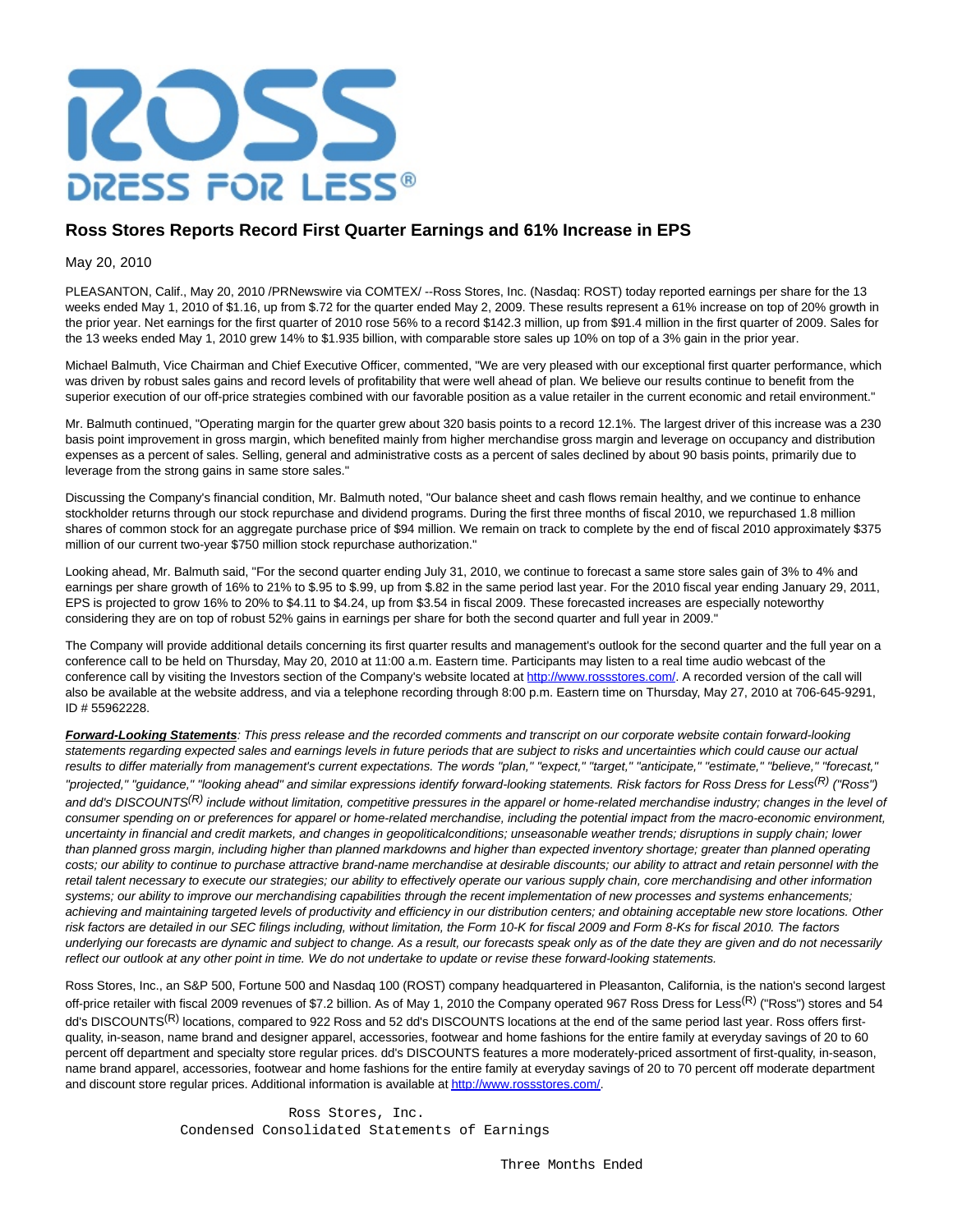|                                              | May 1,                     | May 2,      |
|----------------------------------------------|----------------------------|-------------|
| (\$000, except stores and per share          |                            |             |
| data, unaudited)                             | 2010                       | 2009        |
| Sales                                        | \$1,934,778                | \$1,691,599 |
| Costs and Expenses                           |                            |             |
| Costs of goods sold                          | 1,406,082                  | 1,268,709   |
| Selling, general and administrative          | 294,472                    | 272,030     |
| Interest expense, net                        | 2,388                      | 1,656       |
| Total costs and expenses                     | $- - - - - -$<br>1,702,942 | 1,542,395   |
| Earnings before taxes                        | 231,836                    | 149,204     |
| Provision for taxes on earnings              | 89,489                     | 57,817      |
| Net earnings                                 | \$142,347                  | \$91,387    |
|                                              | ========                   | =======     |
| Earnings per share                           |                            |             |
| Basic                                        | \$1.19                     | \$0.73      |
| Diluted                                      | \$1.16                     | \$0.72      |
| Weighted average shares outstanding<br>(000) |                            |             |
| Basic                                        | 119,829                    | 124,692     |
| Diluted                                      | 122,332                    | 126,564     |
| Dividends                                    |                            |             |
| Cash dividends declared per share            | $S -$                      | $S -$       |
| Stores open at end of period                 | 1,021                      | 974         |

Ross Stores, Inc.

Condensed Consolidated Balance Sheets

| (5000, unaudited)                       | May $1$ ,<br>2010 | May $2,$<br>2009 |
|-----------------------------------------|-------------------|------------------|
| Assets                                  | ----              | ----             |
| Current Assets                          |                   |                  |
| Cash and cash equivalents               | \$823,652         | \$459,302        |
| Short-term investments                  | 1,941             | 1,033            |
| Accounts receivable                     | 54,268            | 50,098           |
| Merchandise inventory                   | 908,065           | 917,661          |
| Prepaid expenses and other              | 67,895            | 65,557           |
| Deferred income taxes                   | 3,923             | 13,487           |
|                                         | ------            | ------           |
| Total current assets                    | 1,859,744         | 1,507,138        |
| Property and equipment, net             | 933,654           | 942,432          |
| Long-term investments                   | 15,857            | 33,411           |
| Other long-term assets                  | 73,352            | 59,139           |
| Total assets                            | \$2,882,607       | \$2,542,120      |
|                                         | ==========        | ==========       |
| Liabilities and Stockholders'<br>Equity |                   |                  |
| Current Liabilities                     |                   |                  |
| Accounts payable                        | \$748,779         | \$682,251        |
| Accrued expenses and other              | 231,927           | 225,564          |
| Accrued payroll and benefits            | 148,913           | 134,571          |
| Income taxes payable                    | 99,932            | 46,333           |
|                                         | -------           |                  |
| Total current liabilities               | 1,229,551         | 1,088,719        |
| Long-term debt                          | 150,000           | 150,000          |
| Other long-term liabilities             | 185,375           | 163,687          |
| Deferred income taxes                   | 88,328            | 103,956          |
| Commitments and contingencies           |                   |                  |
| Stockholders' Equity                    | 1,229,353         | 1,035,758        |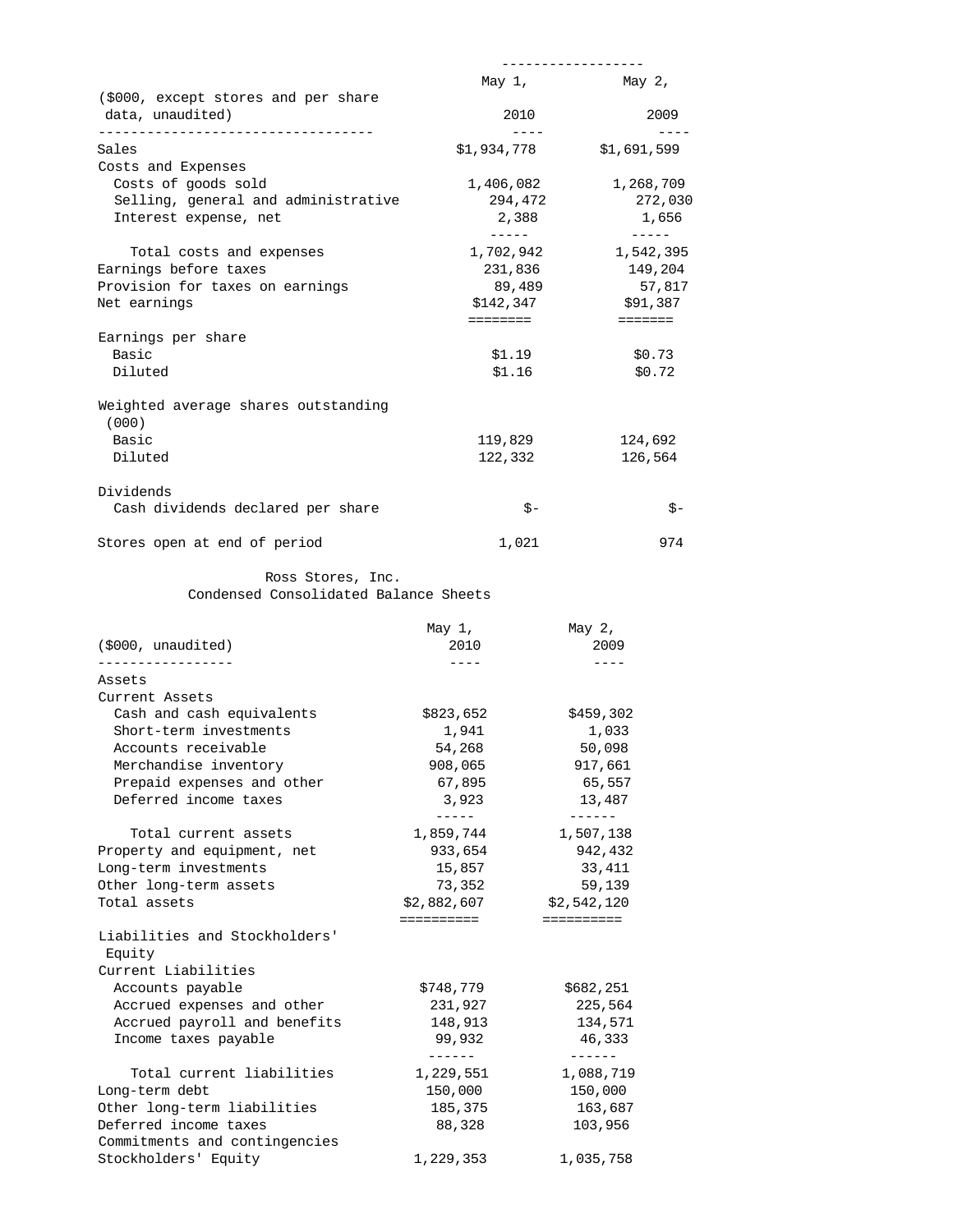========== ==========

## Ross Stores, Inc. Condensed Consolidated Statements of Cash Flows

|                                                                             | Three Months Ended   |                      |
|-----------------------------------------------------------------------------|----------------------|----------------------|
|                                                                             | May 1,               | May $2,$             |
| (5000, unaudited)                                                           | 2010                 | 2009                 |
| <u>____________</u>                                                         | $- - - - -$          | $- - - -$            |
| Cash Flows From Operating Activities                                        |                      |                      |
| Net earnings                                                                | \$142,347            | \$91,387             |
| Adjustments to reconcile net earnings<br>to net cash                        |                      |                      |
| provided by operating activities:                                           |                      |                      |
| Depreciation and amortization                                               | 39,844               | 37,556               |
| Stock-based compensation                                                    | 8,910                | 6,497                |
| Deferred income taxes                                                       | (14, 772)            | 7,405                |
| Tax benefit from equity issuance<br>Excess tax benefit from stock-based     | 6,810                | 2,821                |
| compensation                                                                | (6, 482)             | (2,064)              |
| Change in assets and liabilities:                                           |                      |                      |
| Merchandise inventory                                                       | (35, 567)            | (36, 603)            |
| Other current assets                                                        | (19, 311)            | (19, 244)            |
| Accounts payable<br>Other current liabilities                               | 110,149<br>(43, 557) | 159,514              |
| Other long-term, net                                                        | 810                  | (6, 455)<br>(82)     |
|                                                                             | $---$                |                      |
| Net cash provided by operating                                              |                      |                      |
| activities                                                                  | 189,181              | 240,732              |
|                                                                             | -------              | -------              |
| Cash Flows From Investing Activities                                        |                      |                      |
| Additions to property and equipment                                         | (35, 519)            | (33, 914)            |
| Proceeds from sales of property and                                         |                      |                      |
| equipment                                                                   | $-$                  | 10                   |
| Purchases of investments                                                    |                      | (1, 481)             |
| Proceeds from investments                                                   | 848                  | 6,058                |
| Net cash used in investing activities (34,671)                              | $\qquad \qquad - -$  | $-----$<br>(29, 327) |
|                                                                             |                      |                      |
| Cash Flows From Financing Activities<br>Excess tax benefit from stock-based |                      |                      |
| compensation                                                                | 6,482                | 2,064                |
| Issuance of common stock related to                                         |                      |                      |
| stock plans                                                                 | 15,004               | 19,689               |
| Treasury stock purchased                                                    | (6, 776)             | (4,073)              |
| Repurchase of common stock                                                  | (94, 298)            | (77, 171)            |
| Dividends paid                                                              | (19, 613)            | (13, 967)            |
| Net cash used in financing activities (99,201)                              |                      | -------<br>(73, 458) |
| Net increase in cash and cash                                               |                      | ------               |
| equivalents                                                                 | 55,309               | 137,947              |
| Cash and cash equivalents:                                                  |                      |                      |
| Beginning of period                                                         | 768,343              | 321,355              |
|                                                                             | --------             | -------              |
| End of period                                                               | \$823,652            | \$459,302            |
|                                                                             | ========             | ========             |
| Supplemental Cash Flow Disclosures                                          |                      |                      |
| Interest paid                                                               | \$-                  | \$-                  |
| Income taxes paid                                                           | \$47,250             | \$9,866              |
| Non-Cash Investing Activities                                               |                      |                      |